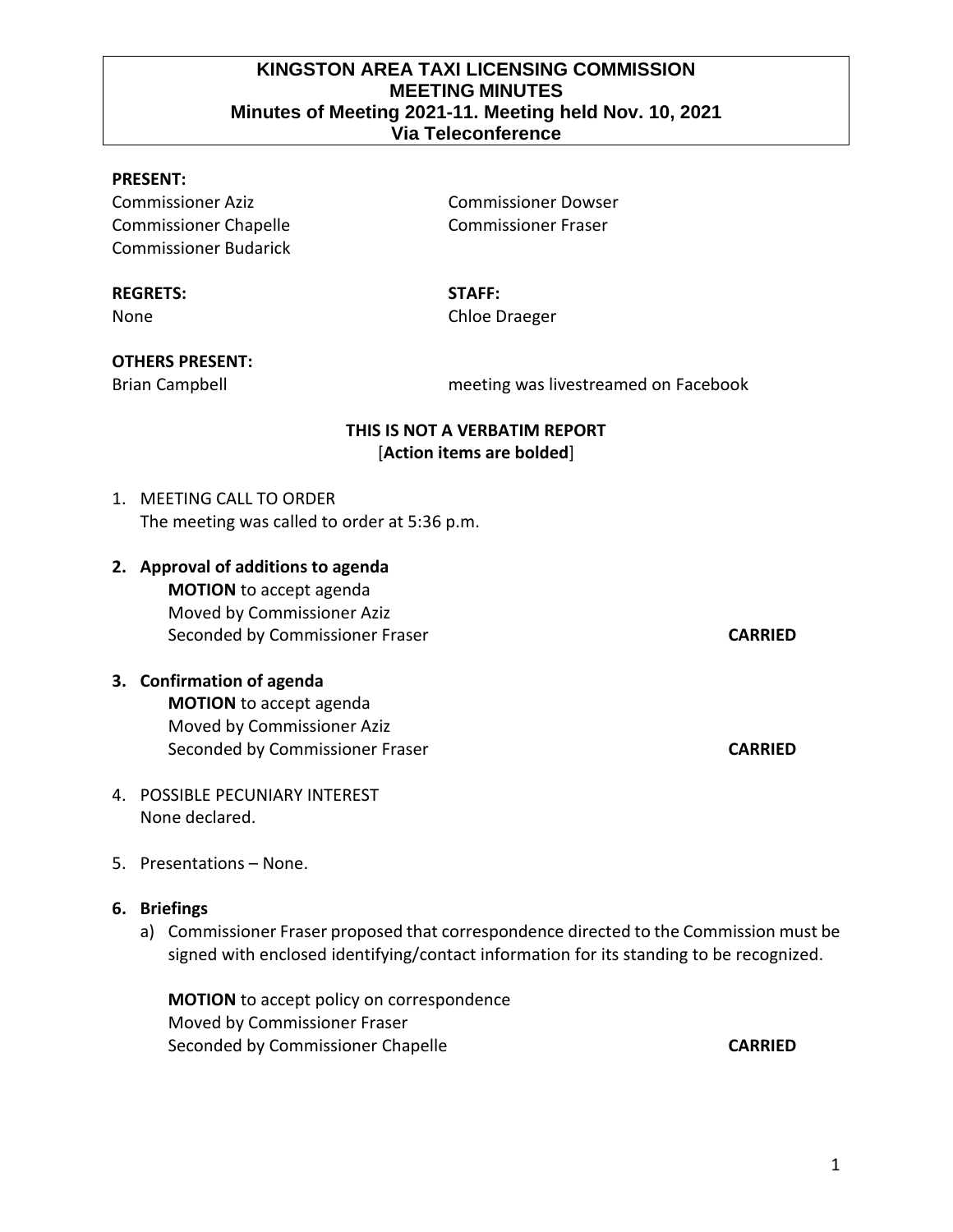### **KINGSTON AREA TAXI LICENSING COMMISSION MEETING MINUTES Meeting 2021-10 — October 13, 2021**

- b) Commissioner Aziz briefed the Commission on the status of a draft municipal bylaw on the oversight of TNCs.
- c) Commissioner Aziz reported on the status of legal proceedings against commercial rideshare drivers. She indicated that she would report further on the matter at December's meeting after a court date to be held on November 22.
- d) Commissioner Aziz briefed the Commission on the \$0.10 administration/enforcement fee. She indicated that she has held discussions with both taxi brokers and would provide further information at December's meeting.
- e) Commission Dowser delivered the following statement:

"When the Commission created their social media pages both on Facebook and Twitter, it was done with the intent that they would be an avenue for both members of the industry and public to stay informed, ask questions, and have engagement. We would like to remind everyone that any social media interactions must be respectful. It is unacceptable to name-call, post information that is untrue or misleading, and, most importantly, use the platform to attack others. It is my recommendation that the Commission draft and adopt a social media policy which would apply to anyone who posts on or interacts with our social media pages."

**MOTION** to adopt social media policy Moved by Commissioner Dowser Seconded by Commissioner Aziz **CARRIED**

## **7. Business**

- a) Business Carried Forward from Previous Meeting:
	- a. Commissioner Dowser presented third reading of amendments to Bylaw No.2, sec.26, sub.4(h); and Bylaw No.2, sec.26, sub.4(l) (2019); and Bylaw No.2, sec.26, sub.5(a) (2019):

Bylaw No.2, sec.26, sub.4(h) (2019):

(h) should the Taxi Stand Broker have in operation a federal licensed radio system, the Taxi Stand Broker must supply to the Licence Inspector a copy of their federal radio licence, call sign, and frequency number;

Bylaw No.2, sec.26, sub.4(l) (2019):

(l) ensure that each Vehicle dispatched is equipped with a fully functioning global positioning system that is approved by the Commission.

Bylaw No.2, sec.26, sub.5(a) (2019):

(a) permit or allow any person other than a dispatcher or telephone operator to use any radio system, frequency, telephone system, or any other communication device or application in their ownership or under their control, to receive or dispatch calls;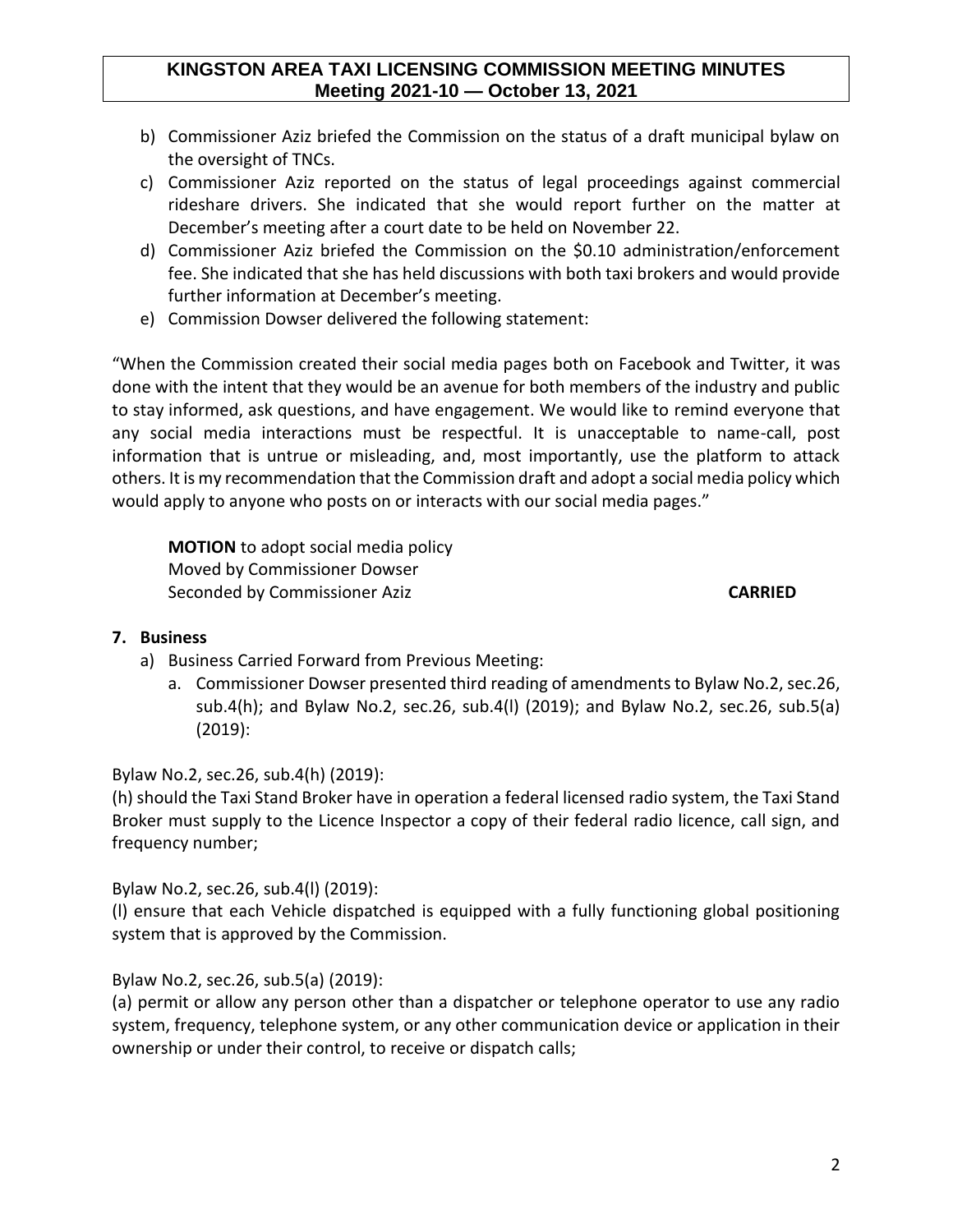## **KINGSTON AREA TAXI LICENSING COMMISSION MEETING MINUTES Meeting 2021-10 — October 13, 2021**

**MOTION** #21-112 to adopt amendments to Bylaw No.2 Moved by Commissioner Dowser Seconded by Commissioner Aziz **CARRIED**

### 8. Reports:

a. Commission Dowser advised that the Commission's 2021 Fall Report has been posted online and can be viewed on social media and the communications tab of the Commission's website.

## 9. Miscellaneous business

a. Commission Dowser invited interested parties to sign-up to receive Commission materials (minutes, agenda, etc.) from the Commission website by entering their contact information into the "Sign-Up NOW!" field on the "Social Pages" tab.

### **10. Confirmation of minutes**

**MOTION** to accept minutes of October 13, 2021 meeting Moved by Commissioner Fraser Seconded by Commissioner Aziz **CARRIED** 

**MOTION** to accept minutes of September 8, 2021 meeting Moved by Commissioner Fraser Seconded by Commissioner Aziz **CARRIED** 

#### 11. Communications

- a. Commissioner Dowser reported on the updated process for renewing driver and plateholder badges.
- b. Commissioner Chapelle proposed that the Commission hold an open house at its office following the December 8, 2021 meeting.

**MOTION** to hold an open house Moved by Commissioner Chapelle Seconded by Commissioner Fraser **CARRIED**

#### **12. Adjournment**

The next meeting will be held on December 8, 2021, at 5:30 p.m via teleconference.

\_\_\_\_\_\_\_\_\_\_\_\_\_\_\_\_\_\_\_\_\_\_\_\_\_\_\_\_\_\_\_\_\_\_\_\_\_\_\_ \_\_\_\_\_\_\_\_\_\_\_\_\_\_\_\_\_\_

**MOTION** to adjourn at 5:58 p.m. Moved by Commissioner Aziz Seconded by Commissioner Fraser **CARRIED**

Chair **Date**